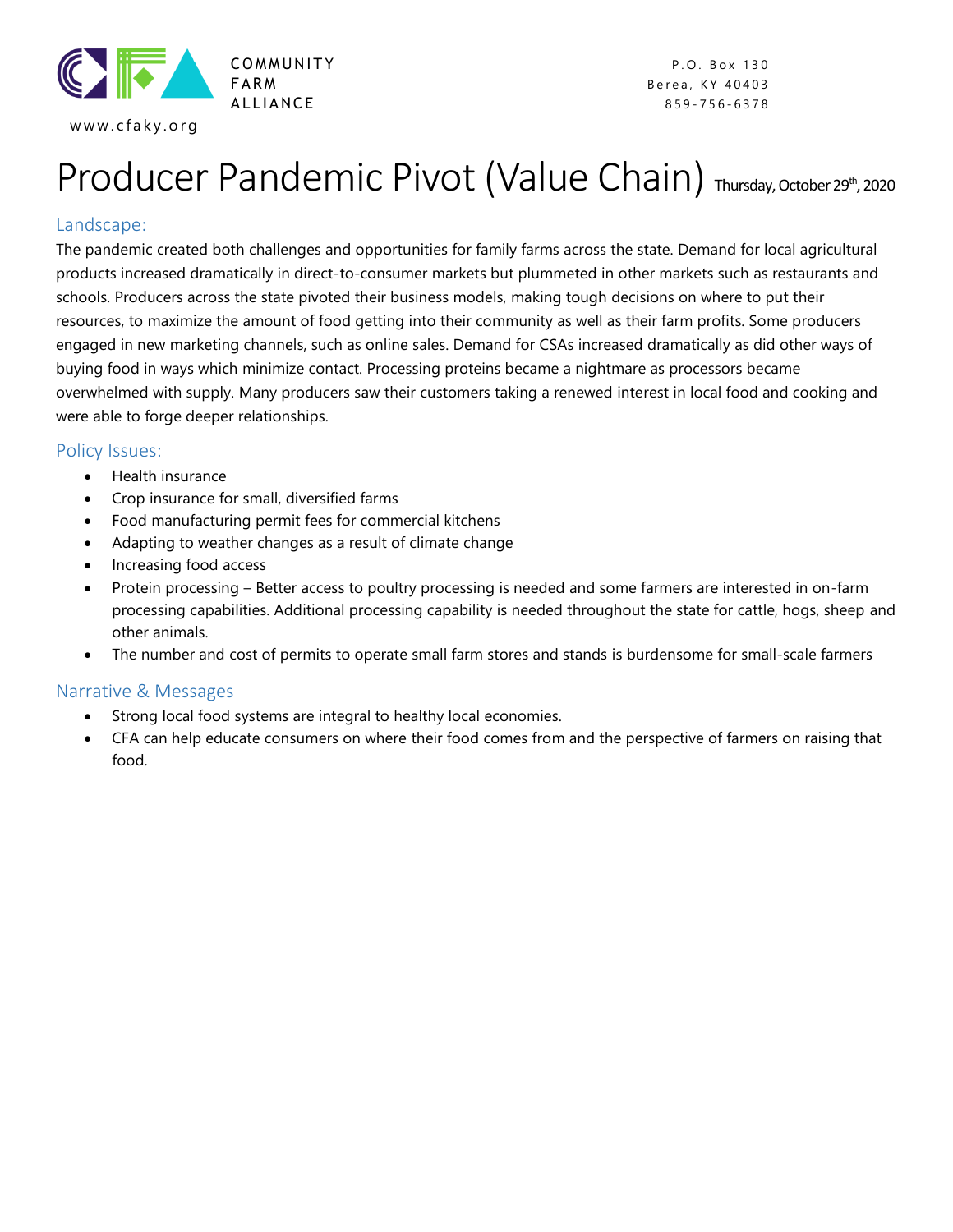

www.cfaky.org

**FARM** Berea, KY 40403 A LLIANCE 859-756-6378

# Healthy Food Access Thursday, November 5th, 2020

# Landscape:

- Farmers across the state of Kentucky have incorporated healthy food access as a key component of their business models.
- Pandemic has led to a large increase in folks receiving SNAP and P-EBT benefits. However, these folks were unable to shop safely with online ordering and curbside pickup bc SNAP has to be redeemed in person. Some farmers markets saw as much as a 200% increase in SNAP redemption as well as P-EBT. Seniors FMNP voucher redemption has decreased because of them being in a high risk group.
- Kentucky Double Dollars Program = statewide nutrition program allows for greater access to local fruit & veggies
- FreshRx = produce prescription for Mothers on Medicaid (MOMs)
- CFA donated \$13,000 to FeedingKY and Feed the West

#### Policy Issues:

- Funding federal nutrition programs: FMLFPP, P-EBT, SNAP, WIC & Senior FMNP, etc.
- Senior vouchers not currently redeemable at Fresh Stop Markets
- Farmers of color are shut out of farmer assistance and loan programs (USDA discrimination)
- Healthy food access programs funded by local ag development boards
- Need more funding accessible to vegetable producers & other farmers to support land ownership, etc.
- Normalize food purchasing for all income levels in any particular space
- Relieve pressure points for costs to the farmer to make it more cost effective to sell to low-income customers / food access programs
- Bureaucracy makes nutrition programs difficult to access (i.e. FNS application process is complicated. Restrictions from FMNP make it hard for farmers to markets to institute these programs.)
- Expecting another KY bill to be introduced this upcoming legislative session that harms safety net programs including SNAP

# Narrative Shift & Diversity, Equity, and Inclusion:

- *Food access* looks at all the different choices and access to healthy food in a particular community. i.e.: What outlets are available in the community? Is the food culturally appropriate? What types of food are being sold in the community? How do people's identity control how they best access the food that they need/desire. *Local Food*: What can we produce in our local food shed?
- Myth: Feed people or help farmers make money but you can't do both. Fact: we can do both. How can we create an infrastructure so that farmers can meet the food needs of E. Kentucky? Food apartheid has been an intentional separation of people from the healthy food.
- Food incentive programs are good economics, bring money to an area, make farmers more accountable to the community, opens up markets and makes farming more stable. "It's just good business for farmers."
- "Instead of buying into the myth of scarcity and competition, we are helping people get land access and ownership which is key to long term farming. We need to focus on maintaining a market place where people from all income levels shop for the same types of food at the same places."
- How can we support community-led endeavors? These have the greatest positive impact, more equity, and better meets needs of the community.
- Applying for incentive programs can be a fulltime job, so need to be more accessible.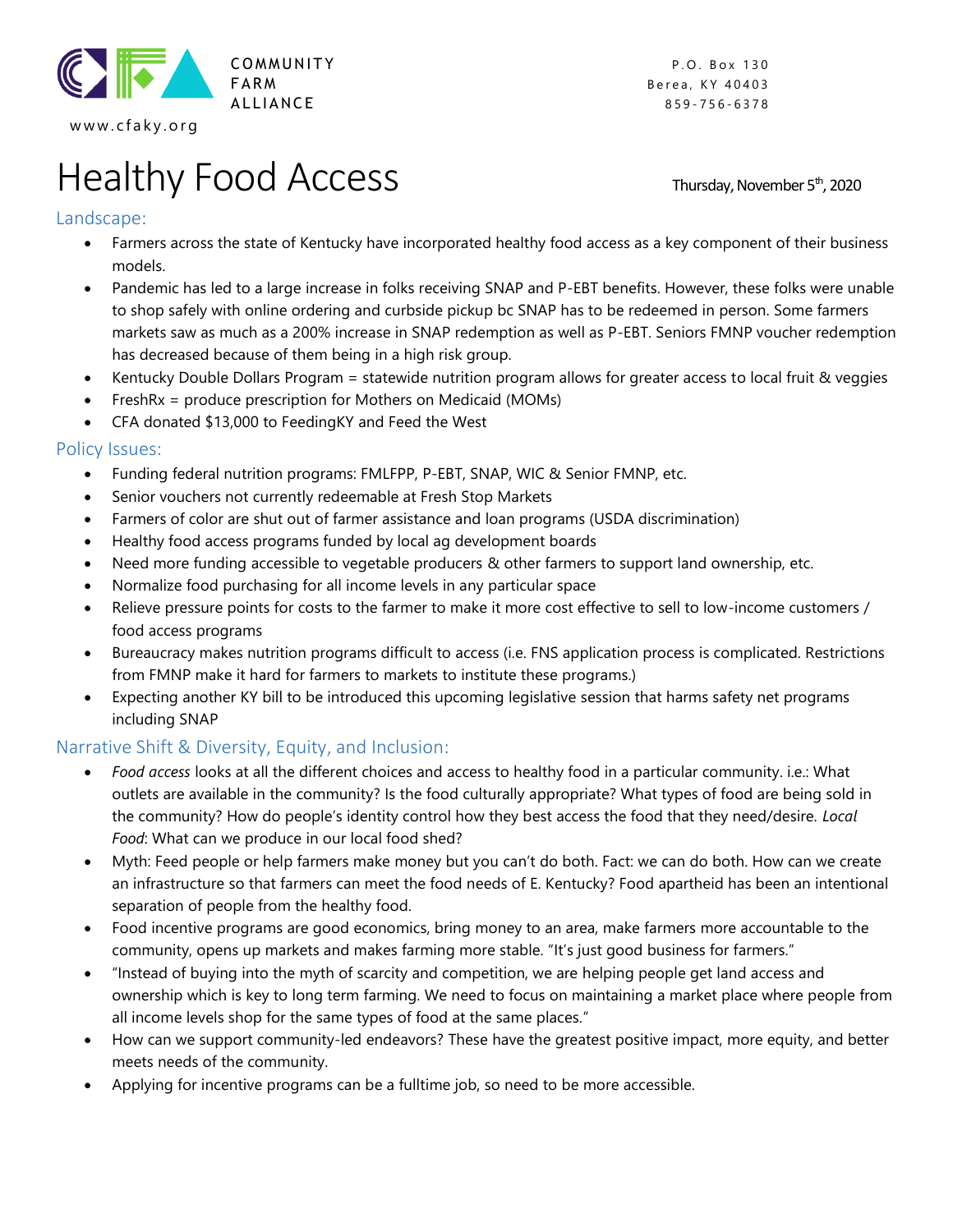

Climate Change Thursday, November 12th, 2020

Berea, KY 40403 A LLIANCE 859-756-6378

# Landscape:

- CFA has been plugging into national conversations around climate change and the Green New Deal, and working with state coalitions on solar energy and healthy soils legislation.
- Climate change is the observation of trends & patterns that have changed over large periods of time through changes in seasons and precipitation, for example, that are driven by greenhouse gas concentrations in our atmosphere. – Kentucky's Climatologist, Dr. Stu Foster

#### Policy Issues:

- Soil health legislation introduced last year in the KY State Legislature (& pre-filed this session), supports soil health and incentivizes farmers, encouraging farmers on what they want to see around soil health in the state and making sure it addresses all needs. CFA and coalition working to fix language in the bill.
- Water management—KY is a water-rich state
- Challenges of farmers trying to save seed (i.e. patents) which will become a necessity
- Allowing solar farms with sheep grazing
- Trying to proactively set up marijuana production to be as "green" as possible
- State institutions buying local ag products, reduce food miles & fiscally responsible
	- o Food safety requirements & regulations are barrier for small farmers
	- o Montana has an emergency policy to allow selling home-slaughtered livestock
- Need more support for growers & the value chain to increase local food supply in KY as climate change more drastically affects our national food supply (i.e. wildfires in California)
- Incentivize farmers to build healthy soils

# Narrative Shift:

- We are seeing climate impacts NOW, not a future thing.
	- $\circ$  Hard to plan when it gets really hot this late in the year & not being able to know when last frosts are.
	- o Increased flooding events (EKY) hurts crops
- There are solutions to mitigate climate change in Kentucky. Farmers can be a part of the solution.
	- o Planting window in shifting—be patient
	- o Urban high tunnel initiatives—protected agriculture
	- o Building healthy soils—add organic matter
	- o Deep mulch, no till, cover crops
- We can talk to farmers on these issues and offer them the benefits. "Climate variability" relates these challenges to farmers' bottom line.

# Diversity, Equity, & Inclusion:

- Collaborative research between ag scientists and growers & prioritize marginalized communities hardest hit by climate crisis.
- Urban/rural divide: In Louisville most of the people practicing urban or small scale ag are people of color and have been left out of being able to access land. See urban ag as an opportunity to help those growers and not see it as a threat to the rural farmer. It is more of a black vs white farmer situation, it will never replace large scale rural farmers, but it connects farmers and consumers.
- Knowing where the gaps are is an important part of the solution—be looking for what is missing
- Must be intentional about reaching out to partners embedded in marginalized communities who know folks and are trusted.